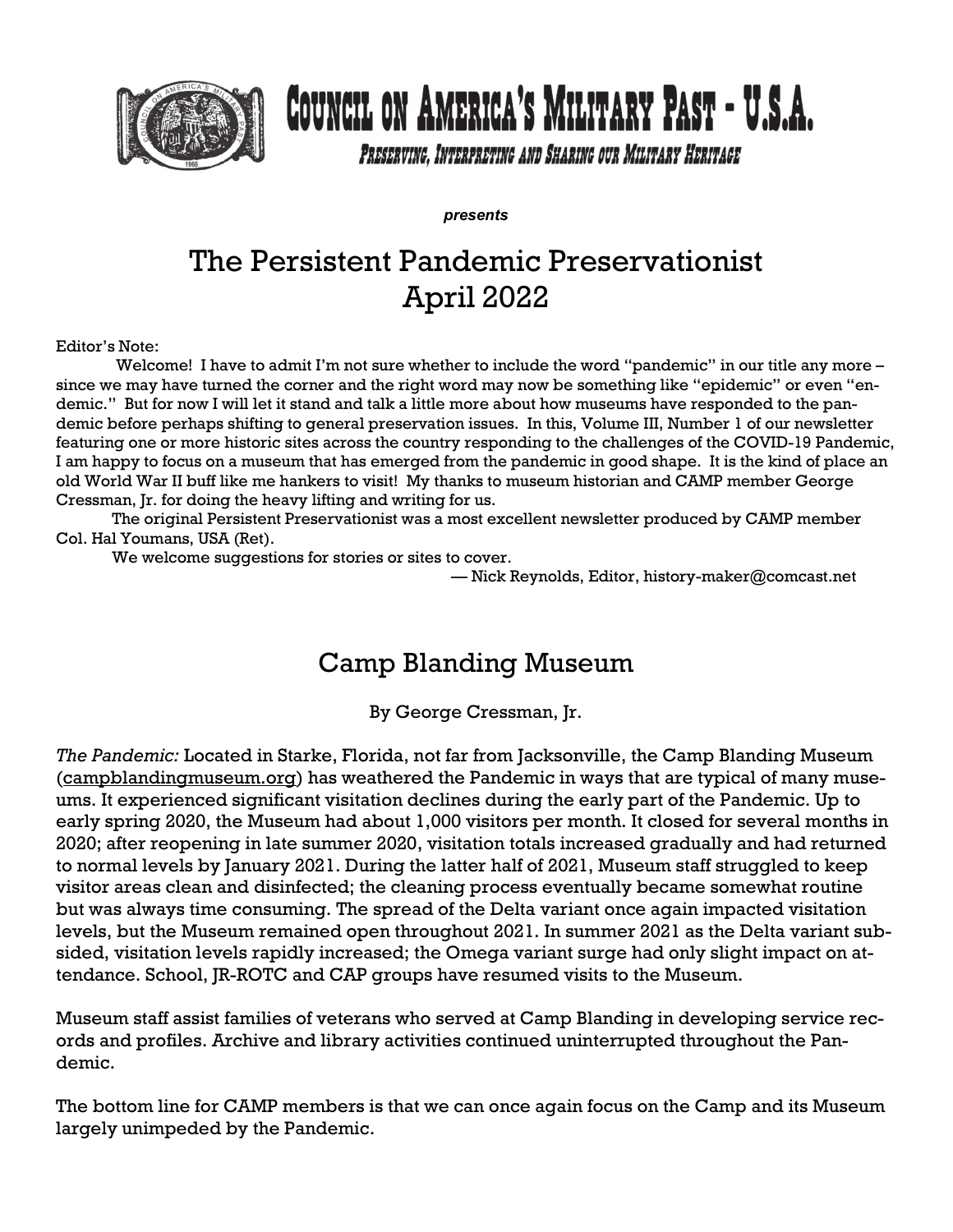The Camp: The camp's history dates back to the early 1900s. As Camp Johnston, it started as a site for Florida militia units to train together. Federalized in World War I, it became Camp Foster, and then in World War II Camp Blanding, the post trained units during World War II: 152 units, ranging in size from Army Postal Units to "Square" infantry divisions. In summer 1943, Camp Blanding was converted to an Infantry Replacement Training Center. By the end of World War II, over 824,000 had men trained at Camp Blanding.

In addition to training activity, Camp Blanding was home to two German Prisoner-of-War compounds. A German Navy compound had 100 to 125 prisoners; a German Army compound housed 1,000 to 1,200 prisoners. Camp Blanding also managed 22 sub-compounds for POWs across Florida.

Camp Blanding was returned to the State of Florida in 1948. Since then it has served as the primary training site for the Florida National Guard, but many other units – Army, Navy and Marine Corps – also train at the Post.

The Museum: The Camp Blanding Museum tells the story of the development of Camp Blanding and its World War II service. Visitors begin their tour with an introduction to Major General Blanding, a Florida native who distinguished himself in World War I and would rise to command the 31st Infantry Division and to serve as Chief of the National Guard Bureau. Exhibit highlights include his World War I journal (as commander of the 53rd Infantry Brigade), his 1911 pistol and his command flag.

The tour continues with displays on the construction of the Post and especially training at the Post. Of the 152 units that trained at Camp Blanding during World War II, 9 were infantry divisions; there is a display for each of these 9 divisions. Museum docents will share commentary that enrich the displays, for example, which divisions were "spearhead" divisions (and where), as well as the 1942 visit of General George Marshall and British Field Marshall John Dill.

Another interesting display is a diorama of the German Army POW compound. This display has photos of the prisoners in their compound along with notes, sketches and drawings from a German soldier who was imprisoned in the compound.

The visit continues to a section of a hutment, the principal quarters for soldiers training at Camp Blanding. Docents can share stories of life in the hutments, including the Saturday morning inspection ritual.

Other displays feature personal and unit equipment, World War II rail and ocean transportation and then continue to the Museum's rotating display area. The current rotating display describes Army Chaplains in field operations. The Museum then turns to displays on jungle fighting and a weapons wall including both Allied and Axis small arms.

The 508<sup>th</sup> Parachute Infantry Regiment was activated at Camp Blanding, and the Museum houses a display on the training and World War II service of the 508<sup>th</sup>. When the 508<sup>th</sup> PIR Association disbanded, the Camp Blanding Museum became the repository for its archives; the Museum holds a number of documents, memoirs, photographs and books on the  $508^{\rm th}$ .

Following the 508th PIR display, Museum visitors enter a display on the Medal of Honor recipients